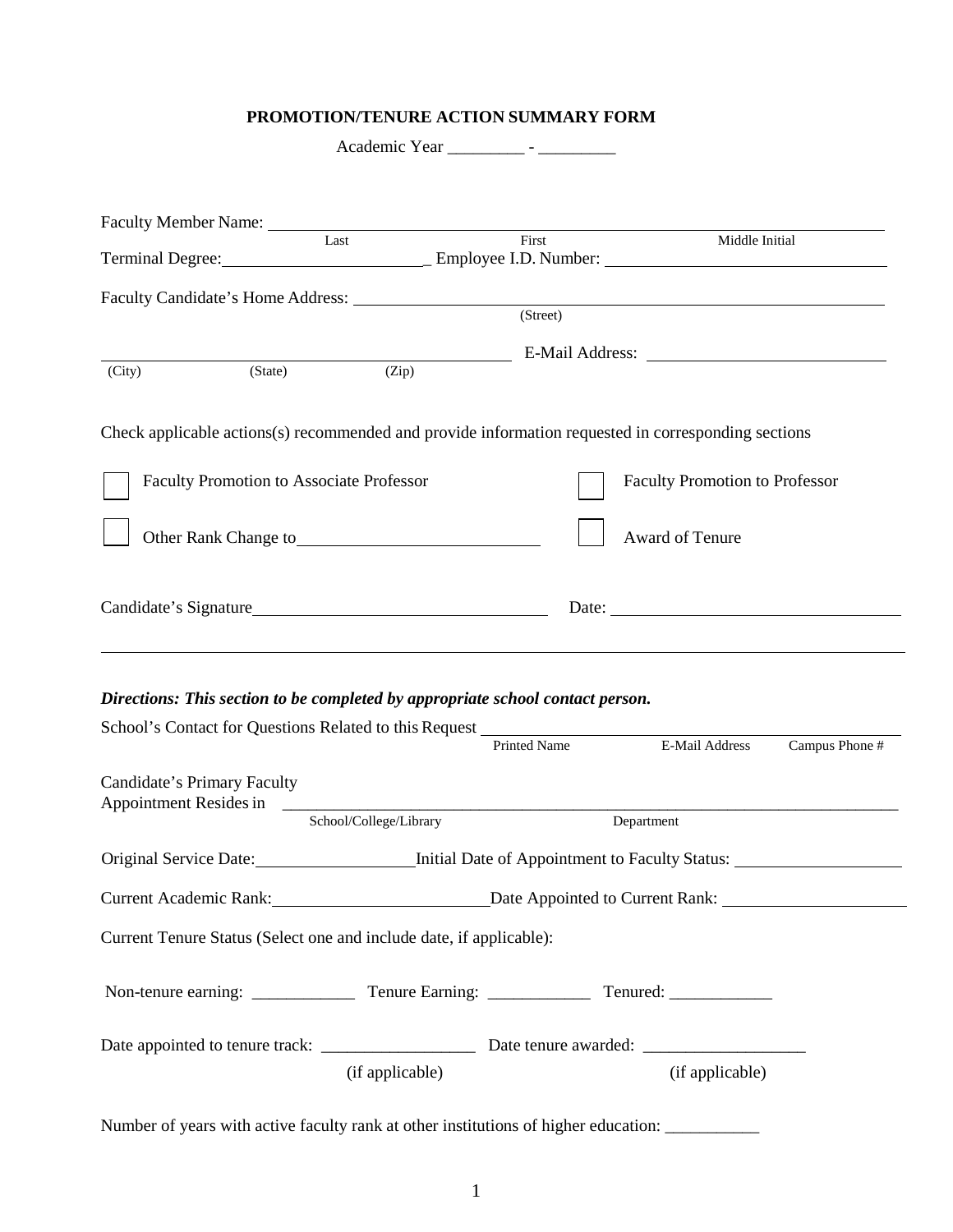## **Only the documentation requested should be submitted to the Provost's Office. It is anticipated that the requested materials will easily fit in a standard one- or two-inch three-ring binder.**

In all cases, except the Dean's and Department Chair's recommendations, provide the number vote.

- Record the vote of full-time regular faculty.
- For promotion, only faculty members at the proposed rank or above vote.
- For tenure, report only the vote of tenured faculty members.
- If a particular vote or report does not apply, fill in N/A.

| <b>Promotion to Rank of:</b>           |                     |                     |                         |  |  |
|----------------------------------------|---------------------|---------------------|-------------------------|--|--|
| Departmental Committee                 | $#Again$ st<br>#For | #Abstain<br>#Absent | Report Attached?        |  |  |
| Department Chair                       | Against<br>For      |                     | <b>Report Attached?</b> |  |  |
| School/College/Library Committee       | #Against<br>#For    | #Abstain<br>#Absent | <b>Report Attached?</b> |  |  |
|                                        |                     |                     |                         |  |  |
| Dean (Check one)                       | For<br>Against      |                     | <b>Report Attached?</b> |  |  |
| Dean (Check one)                       | Against<br>For      |                     | <b>Report Attached?</b> |  |  |
|                                        |                     |                     |                         |  |  |
| <b>Award of Tenure (if applicable)</b> |                     |                     |                         |  |  |

| <b>Departmental Committee</b>    | #For<br>#Again      | #Abstain<br>#Absent | Report Attached?        |
|----------------------------------|---------------------|---------------------|-------------------------|
| Department Chair                 | Against<br>For      |                     | <b>Report Attached?</b> |
| School/College/Library Committee | $#Again$ st<br>#For | #Abstain<br>#Absent | <b>Report Attached?</b> |
| Dean (Check one)                 | Against<br>For      |                     | <b>Report Attached?</b> |
| Dean (Check one)                 | Against<br>For      |                     | <b>Report Attached?</b> |